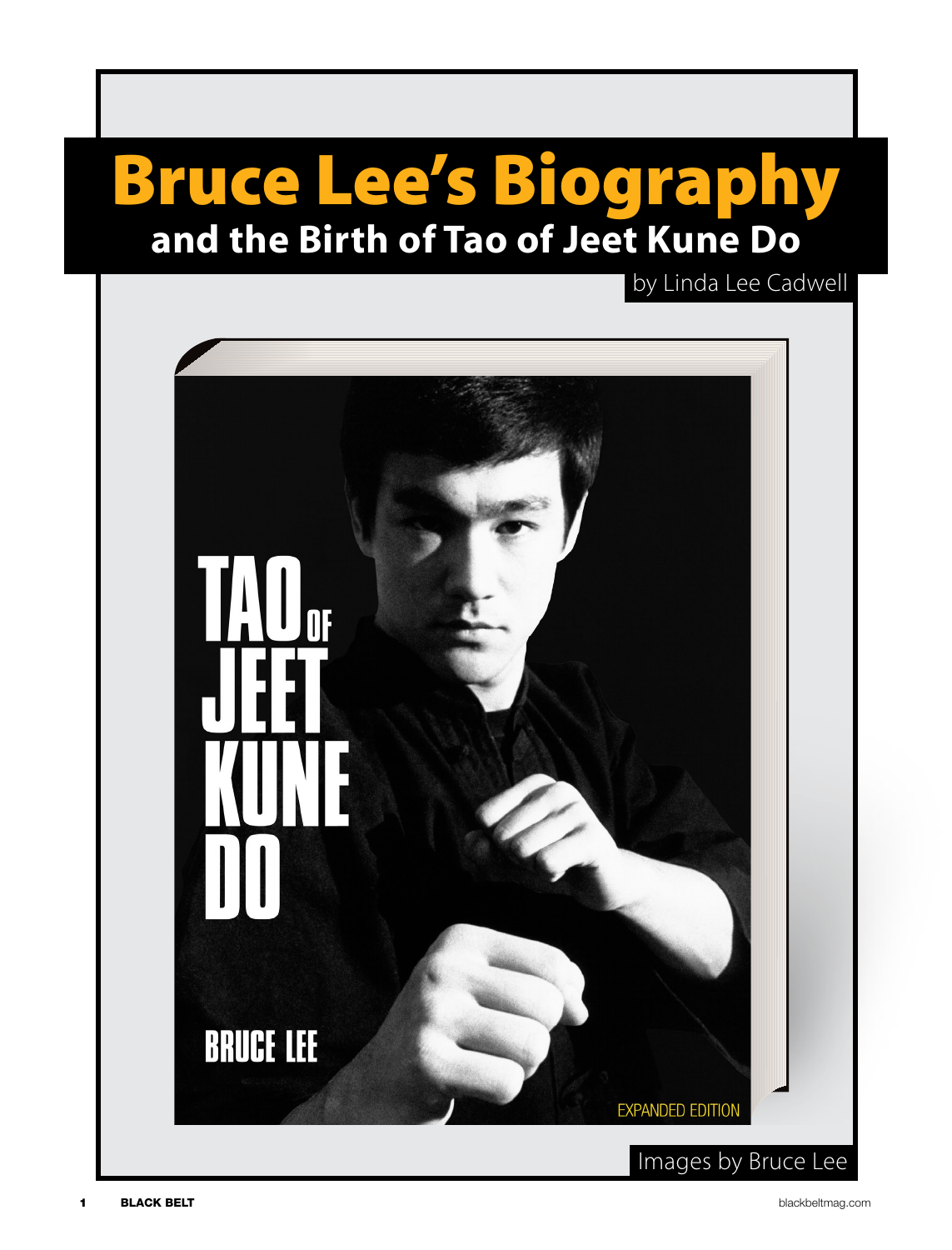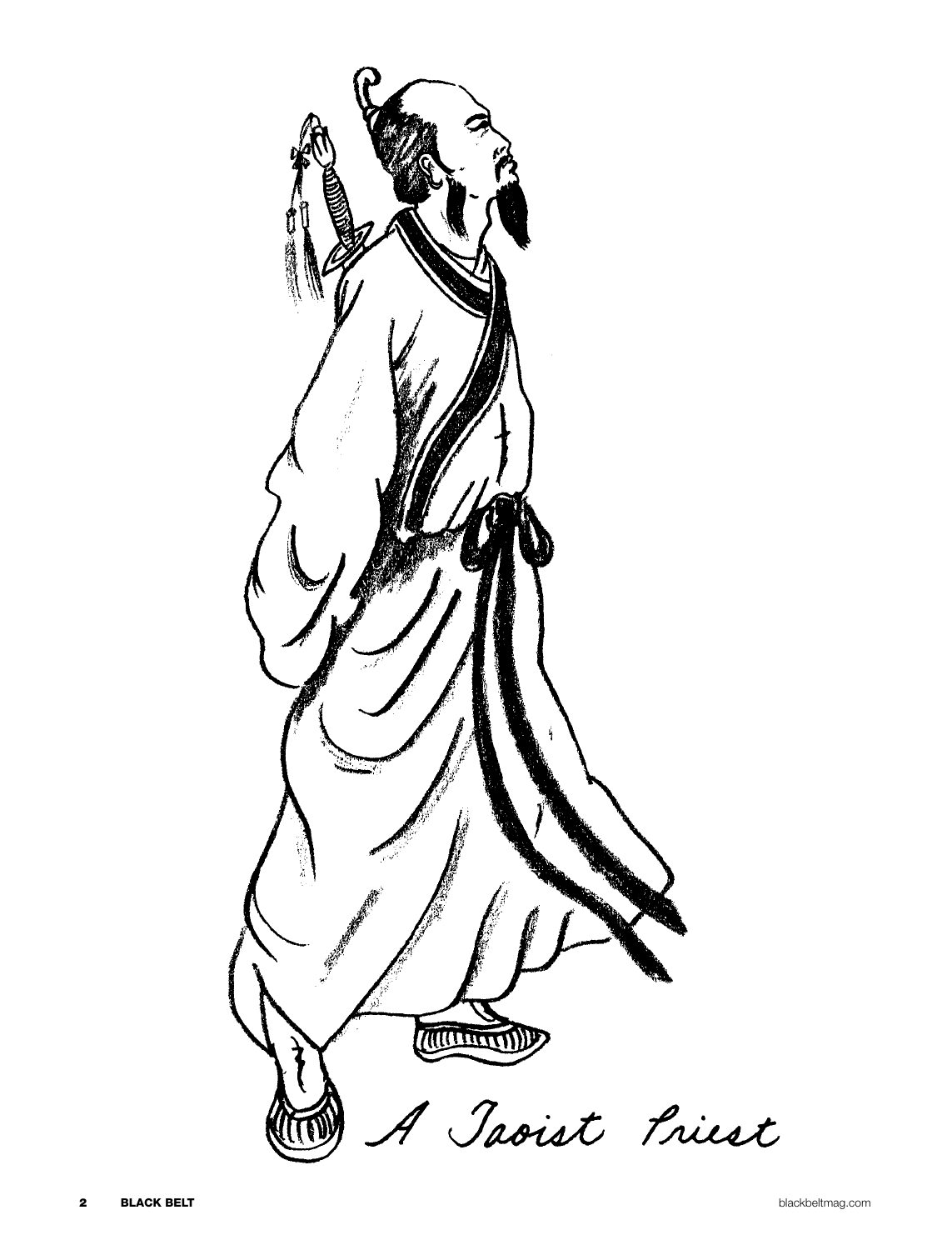#### **The TAO and Why it Came to be**

The publishing of *Tao of Jeet Kune Do* was the idea of Linda Lee Cadwell. After her husband, Bruce Lee, passed away, she was left as the steward of a wealth of writings and information primarily on her husband's ideas about his martial art, *jeet kune do.* 

During his life, Lee had been working on writing a book about jeet kune do but struggled always with whether to publish it. He was afraid that the book might be used as a thing set in stone, a gospel truth that would ultimately limit the reader rather than liberate him or her. But once Lee had passed away, Cadwell, a little uncertain of what she should do to best honor her husband's memory and lifework, decided that the thing to do was to share this gift with the world.

#### **THE HEART OF THE MARTIAL ARTS IS IN UNDERSTANDING TECHNIQUES**

To understand techniques, you must learn that they contain a lot of condensed movement. This may look quite awkward. When you start to learn it, you will find that it is awkward to you. That is because a good technique includes quick changes, great variety and speed. It may be a system of reversals much like a concept of God and the devil. In the speed of events, which one is really in charge? Do they change places with lightning speed? The Chinese believe so. To put the heart of the martial arts in your own heart and have it be a part of you means total comprehension and the use of a free style. When you have that, you will know that there are no limits.

#### \* The expanded edition of the *Tao* includes never-before-seen Chinese translations



**\* 茅道,为拳材** 拳道从意會力拙 励意巧 力易而煮 若罗肉自然動静中悟出莴物变化之 理自高物变化之理中 悟出别人 法之昴奏破绽乘虚而入如水渗腐 人参为 绑拳 丈巧若拙 拙中之巧 返 璞鲈真<br>内蕴天地变化之概 外藏鬼神 莫 則 之 变 "帮禁之境」 有些武術雖然先声牽人 但却如唱。 ·水之酒,生人效;脓,越觉無味,但有些武<br>街,其味致觉苦涩;但却,想想 霸 橄榄 便全人越想越是回味無窮。  $x^2 + y^2 + z^3$ 不再从出世为修练拳道的途径而完 全人世,了如佛門郭子心经久世 印修为方为正果 此番入世之役便可自红座中修 学以前無传学到的自然平常的 践怨。

She called *Black Belt,* with whom Lee had had a long relationship during his life, and asked them whether they would help her publish this book. Of course, the answer was a resounding yes!

Gil Johnson was chosen to head the project from the *Black Belt* side, and he showed a huge enthusiasm and devotion to the project. He was handed a monumental task. He literally sifted through hundreds of pages of writings and notes trying to organize them into a cohesive and organic structure.

Cadwell worked closely with him through the editing process to make sure it stayed true to her intention, which was to be certain it did NOT turn into an instructional manual but rather showed the multifaceted dimensions of Bruce Lee, the artist, the spiritual being, the philosopher, the technician of the arts, and the physical, mental and emotional human being.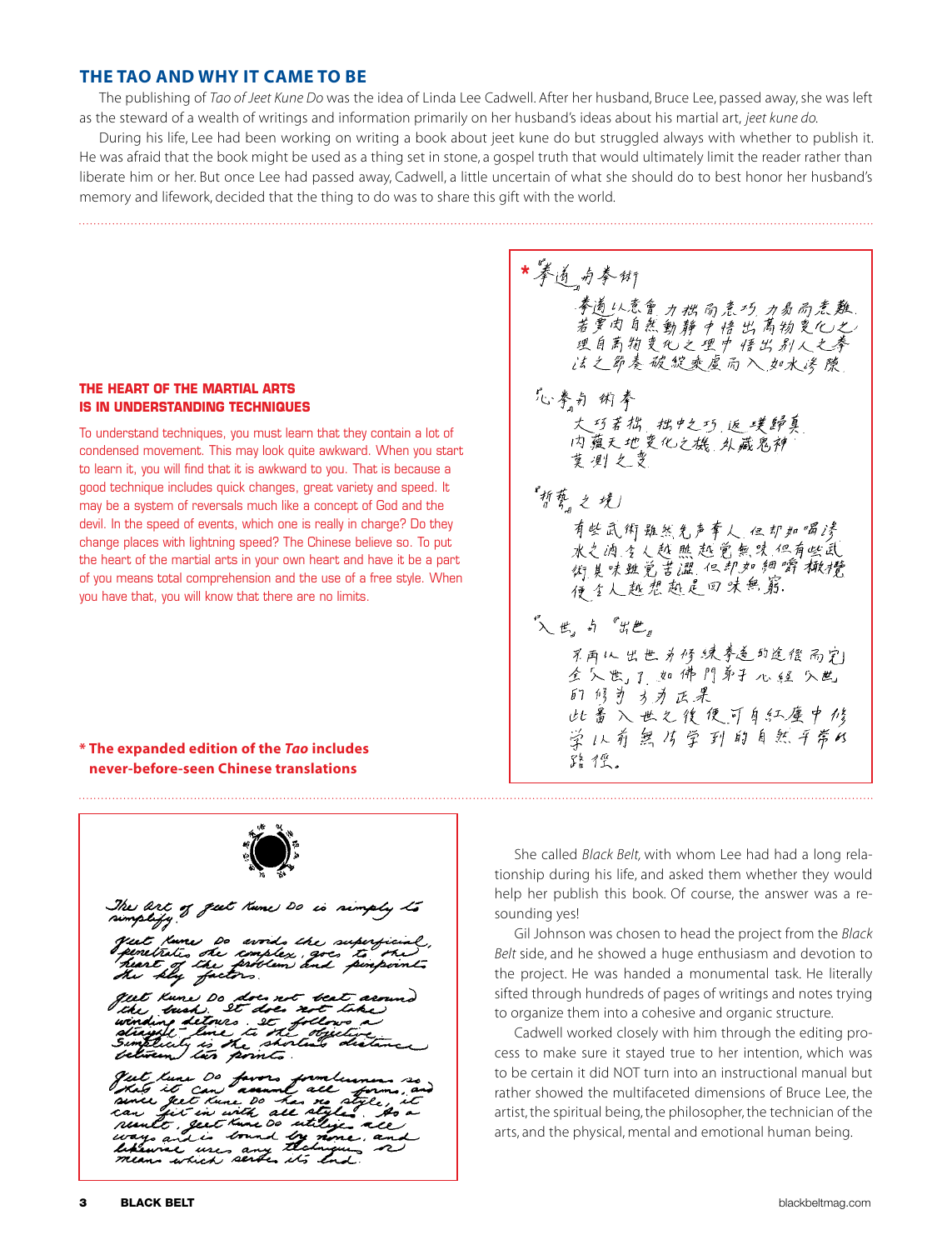### "Using no way as way; having no limitation as limitation." —Bruce Lee

### **Bruce Lee's Biography as Told by Linda Lee CADWELL**

My husband Bruce always considered himself a martial artist first and an actor second. At age 13, Bruce started lessons in the *wing chun* style of *gung fu* for the purpose of self-defense. Over the next 19 years, he transformed his knowledge into a science, an art, a philosophy and a way of life. He trained his body through exercise and practice.



He trained his mind through reading and reflection, and he recorded his thoughts and ideas constantly over those 19 years. The pages of the *Tao* represent a look into his life's work.

In his lifelong quest for self-knowledge and personal expression, Bruce was constantly studying, analyzing and modifying all available, relative information. His principle source was his personal library, which consisted of more than 2,000 books that dealt with all forms of physical conditioning, martial arts, fighting techniques, defenses and related subjects.

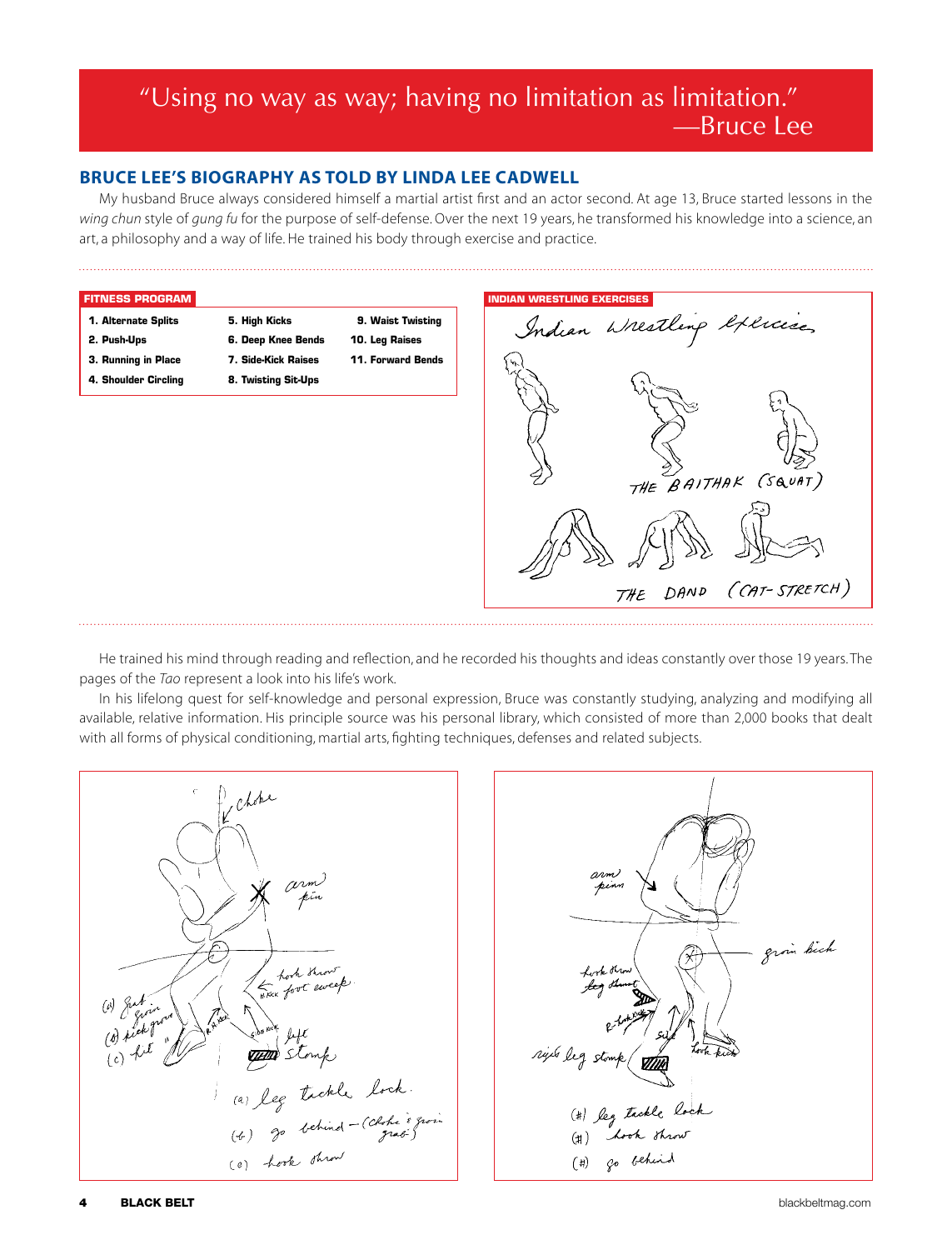In 1970, Bruce sustained a rather severe injury to his back. His doctors ordered him to discontinue the practice of martial arts and to remain in bed to allow his back to heal. This was probably the most trying and dispiriting time in Bruce's life. He stayed in bed, virtually flat on his back for six months, but he couldn't keep his mind from working—the result of which was *Tao of Jeet Kune Do.* The bulk of these writing were done at this time, but many scattered notes were recorded at earlier and later times. Bruce's personal study notes reveal that he was particularly impressed by the writings of Edwin L. Haislet, Julio Martinez Castello, Hugo and James Castello, and Roger Crosnier. Many of Bruce's own theories are directly related to those expressed by these writers.

Bruce had decided to finish this book in 1971, but his film work kept him from completing it. He also vacillated about the advisability of publishing his work because he thought it might be used for wrong purposes.

He did not intend it to be a "how to" book or a "learn kung fu in 10 easy lessons" book. He intended it as a record of one man's way of thinking and as a guide, not a set of instructions. If you can read it in this light, there is much to be aware of on these pages. You probably will have many questions, the answers you must seek within yourself. When you have finished this book, you will know Bruce Lee better, and hopefully, you will also know yourself better.



### "To become different from what we are, we must have some awareness of what we are."

### —Bruce Lee



### **The Birth of Tao of Jeet Kune Do**

In the decades since *Tao of Jeet Kune Do* was first published, generations of readers have discovered that Bruce Lee was a man of profound depth who translated his love of martial arts into a way of living life well. The *Tao* has spurred practitioners of every discipline to question, research and apply physical principles to life lessons. The inspirational message of the *Tao* is to "know oneself" in order to be effective as a martial artist and as a human being.

My husband Bruce's mind always worked in concert with his body and vice versa. If he were thinking of a martial arts technique, he could then translate this physical act into the idea of being intensely aware and focusing on his desired achievement in any area. Alternatively, Bruce's avenues of thought often turned to aspects of human behavior that he then applied to his martial arts. For example, many people have more faith in what they imitate rather than what they originate. Thus, it is often the case that people learn a martial art through simple rote and repetition of what has been handed down through the ages. In jeet kune do, the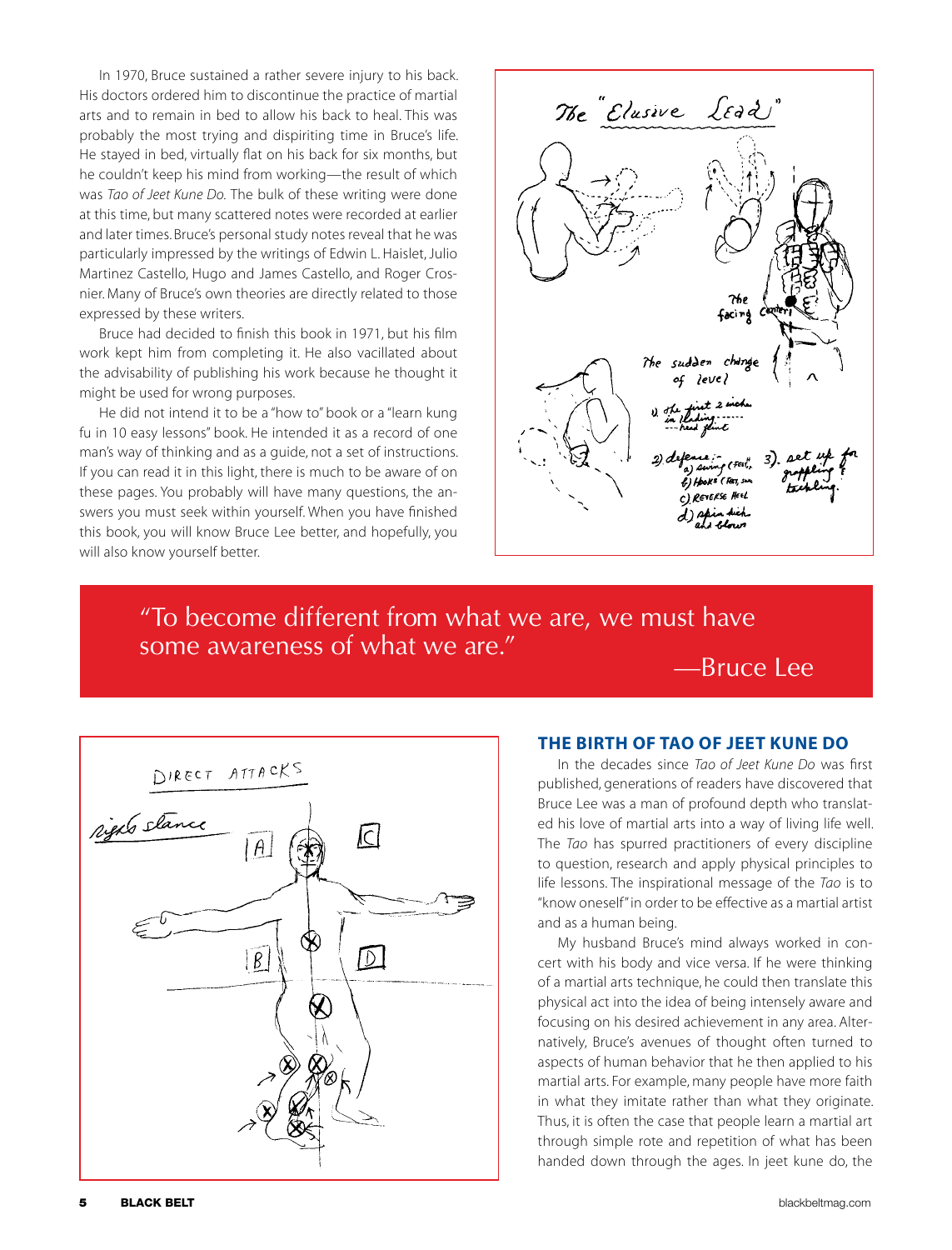goal is self-knowledge through breaking free of unexamined tradition and being fully involved in the reality of the moment with no attachment to prescribed routines.

Because Bruce was able to flow from one situation to another, I also learned how to approach circumstances from different angles instead of getting "stuck" in one way of responding. He taught me that if something is not working one way, then try another. I saw Bruce do this time and time again. Instead of just accepting what life had dealt him, he found a new way, forged a new path. For example, when Hollywood kept closing its doors on him, he went to Hong Kong to make films and showed the world that he had international appeal.

Many people have written to me over the decades to express that they first picked up the *Tao* because of the instructional material in it. As they read it, they began to have an inkling of how Bruce's mind worked, and thus, they began to see what made him stand out from all other martial arts practitioners. They would also tell me how the philosophical passages in the *Tao* eventually assumed an even greater importance than the martial arts techniques in their own development as a human being.





### "To float in totality, to have no techniques, is to have all technique." —Bruce Lee

#### **The Tao of Jeet Kune Do After Bruce**

There are phrases in the *Tao* that have had significance in my life. I am thinking now of what the *Tao* says about *understanding* a situation or another person. Instead of starting from a conclusion, such as "I don't like the way this person acts," it is far better to free yourself by observing, by not being tied to an instant perception. *Observing* requires a continuous awareness, a continuous state of inquiry without conclusion. So by observing in this manner, you might find out that a person acted in a certain way for reasons that were not immediately apparent, and thus, *compassion* is ushered into the equation. I try always to keep this idea in mind whenever I am in challenging situations.

The *Tao* stresses that this formula for understanding applies to oneself principally because, as Bruce said, "self-knowledge is the basis for living life effectively," and I must add, happily.

Every time I open the pages of the *Tao,* I am transported to the picture in my mind of Bruce bent over his books with his pen in hand. I reflect on his intensity of thought whilst chaos—kids, dogs, outside noises—was going on around him. I am astonished all over again at the depth of his exploration of the workings of the human mind, body and heart. He left me with a treasure trove of golden thoughts to help me face difficult times. I learned from Bruce that fighting adversity is like fighting an opponent: You must give it your all without any thought of being defeated.